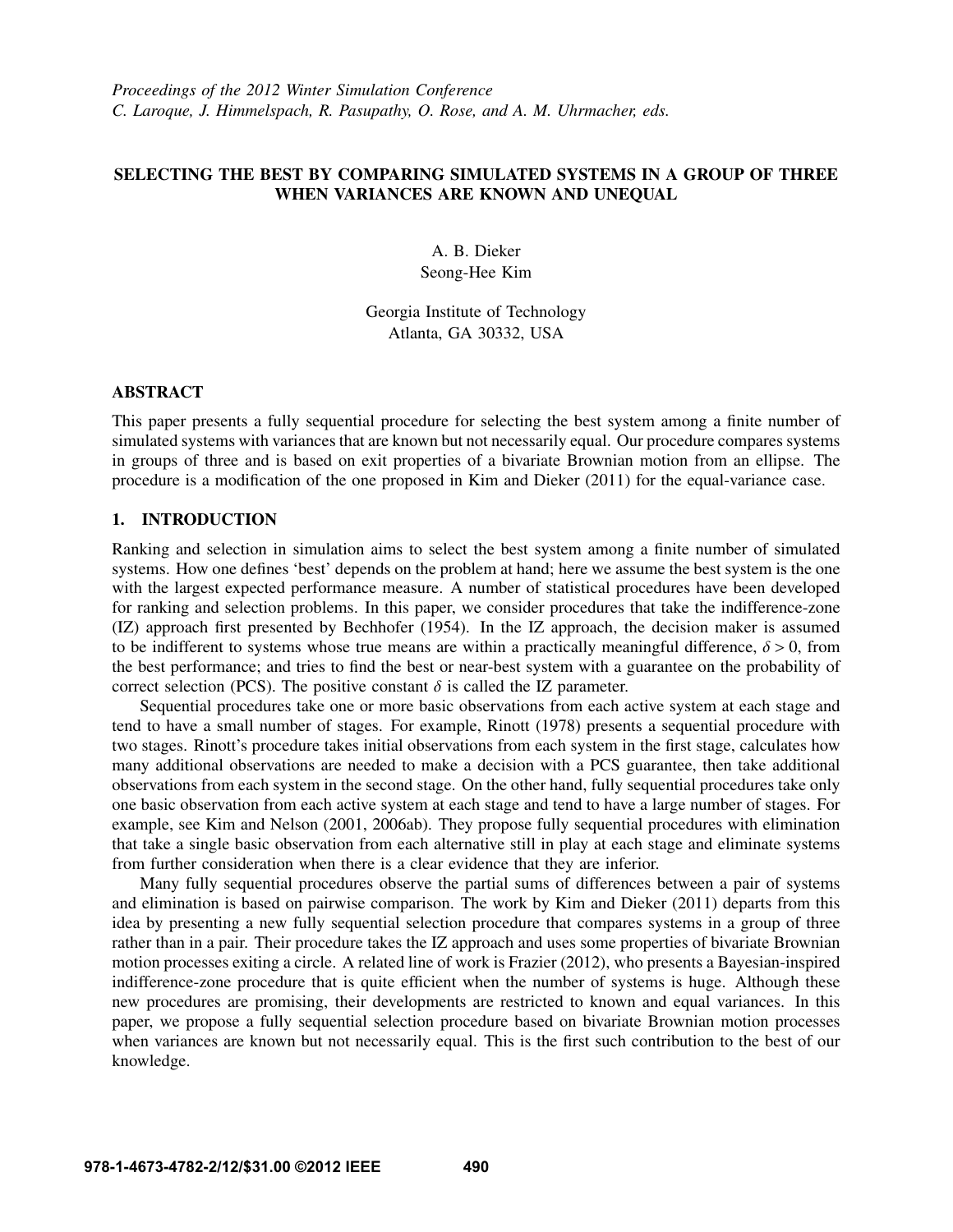The remainder of the paper is organized as follows. In Section 2, we define the problem and provide notation and assumptions. Section 3 presents our new procedure. Section 4 summarizes experimental results, followed by concluding remarks in Section 5.

### 2. BACKGROUND

This section introduces notation and assumptions and defines our problem.

We assume that there are *k* simulated systems ( $k \ge 2$ ). Let  $X_{ij}$  be an observation from replication (or batch) *j* of system *i* for  $i = 1, ..., k$  and  $j = 1, 2, ...$  The set of all systems is defined as  $S = \{1, ..., k\}$ . The mean and variance of the outputs from system *i* are defined as  $\mu_i = E[X_{ij}]$  and  $\sigma_i^2 = \text{Var}[X_{ij}]$ , respectively.

Assumption 1. Let  $X_{ij}$  represent the *j*th observation from system *i*. Then

$$
X_{ij} \stackrel{\text{IID}}{\sim} N(\mu_i, \sigma_i^2), \quad j = 1, 2, \dots,
$$

*where* IID ∼ *represents 'are independent and identically distributed as' and N denotes normal distribution* with mean  $\mu_i$  and variance  $\sigma_i^2$ . Moreover,  $X_{ij}$  and  $X_{\ell j'}$  are independent for any  $j \neq j'$ .

Assumption 1 implies that the output data from each system is marginally IID normally distributed and systems are simulated independently (thus no common random numbers).

Assumption 2.  $\mu_1 - \delta \ge \mu_2 \ge ... \ge \mu_{k-1} \ge \mu_k$  *for*  $\delta \in \mathbb{R}^+$ *.* 

This assumption states (without loss of generality) that system 1 is the best and that it is at least  $\delta$  better than any alternative system. The user-specified parameter  $\delta$  is the IZ parameter, a practically meaningful difference worth detecting.

We first need some notation. Let r be the current number of replications, and consider a group of three systems labeled [1], [2], and [3]. Moreover, *b* represents the identity of the system with the largest mean  $\mu_i$  and  $i_1$  and  $i_2$  represent the remaining two systems in the group. Finally, we define

$$
\bar{X}_i(r) = \frac{1}{r} \sum_{j=1}^r X_{ij}
$$
, the sample mean of system *i* based on the first *r* observations;  
\n
$$
\sigma_{i\ell}^2 = \sigma_i^2 + \sigma_\ell^2
$$
, the variance of the difference between systems *i* and *\ell*;  
\n
$$
Y_1(r) = \sum_{\ell=1}^r \frac{X_{[1]\ell} - X_{[3]\ell}}{\sigma_{[1][3]}};
$$
\n
$$
Y_2(r) = \sum_{\ell=1}^r \frac{X_{[2]\ell} - X_{[3]\ell}}{\sigma_{[2][3]}};
$$
\n
$$
Y(r) = (Y_1(r), Y_2(r))^T
$$
, where the superscript *T* stands for transpose;  
\n
$$
\Lambda = \begin{bmatrix} 1 & \frac{\sigma_{[3]}^2}{\sigma_{[1][3]\sigma_{[2][3]}}} \\ \frac{\sigma_{[3]}^2}{\sigma_{[1][3]\sigma_{[2][3]}}} & 1 \end{bmatrix};
$$
\n
$$
\Lambda_b = \begin{bmatrix} 1 & \frac{\sigma_b^2}{\sigma_{b_{i_1}\sigma_{b_{i_2}}}} \\ \frac{\sigma_b^2}{\sigma_{b_{i_1}\sigma_{b_{i_2}}}} & 1 \end{bmatrix};
$$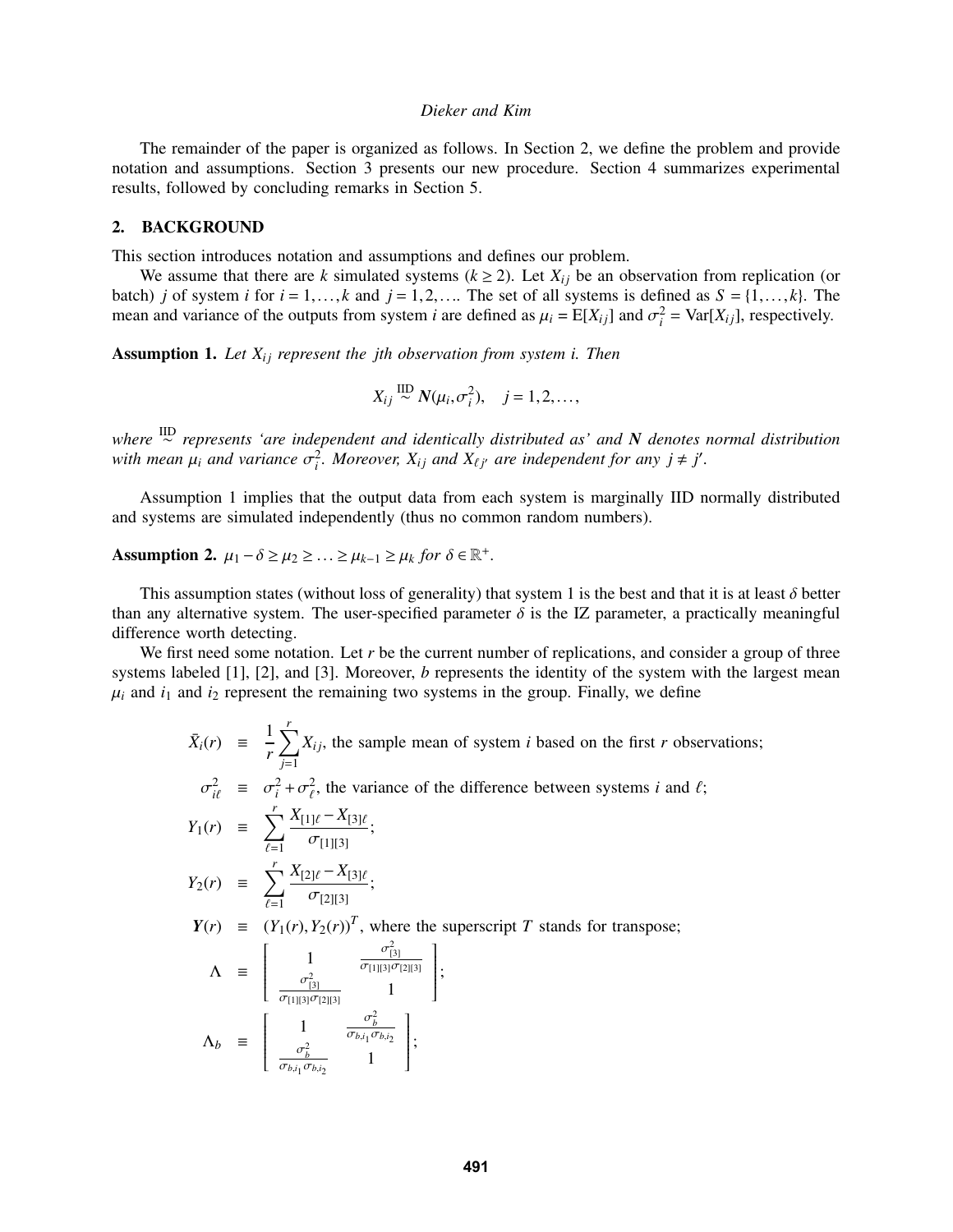$$
\begin{aligned}\n\underline{\delta} &= \left( \frac{\delta}{\sigma_{b,i_1}}, \frac{\delta}{\sigma_{b,i_2}} \right)^T; \\
\delta_s &= \sqrt{\underline{\delta}^T \Lambda_b^{-1} \underline{\delta}}.\n\end{aligned}
$$

#### 3. OUR PROCEDURE

In this section, we propose a new procedure under the assumption that variances are known but not necessarily equal. We call it Procedure  $\mathcal E$  since it is based on ellipses:

## Procedure  $\mathcal E$

Setup: Given the IZ parameter  $\delta$ , select some  $\eta > 0$ ; this choice is discussed later in this section. Set  $I = \{1, 2, \ldots, k\}$  and take one observation from each system. Set  $r = 1$  and go to **Screening**.

**Screening:** If  $|I| \geq 3$ , for each possible group of 3 systems in *I*, apply [**Screening-a**]. Else if  $|I| = 2$ , apply [Screening-b]:

Screening-a: For systems labeled [1], [2], and [3], eliminate the system with the smallest sample mean from *I* if

$$
Y(r)^T \Lambda^{-1} Y(r) \ge \left(\frac{\eta}{\delta_s}\right)^2.
$$
 (1)

Screening-b: For systems labeled [1] and [2], eliminate the system with the smaller sample mean from *I* if

$$
\left(\frac{\sum_{j=1}^{r}(X_{[1]j}-X_{[2]j})}{\eta \times \frac{\sigma_{[1][2]}^2}{\delta}}\right)^2 \ge 1.
$$
\n(2)

**Stopping Rule:** If  $|I| = 1$ , return the survived system as the best. Otherwise, set  $r = r + 1$ , obtain one additional observations for all  $i \in I$ , and repeat [Screening].

The procedure differs slightly from a procedure due to Kim and Dieker (2011). The difference is that Kim and Dieker's procedure uses a circle to determine which system to eliminate, while our Procedure  $\mathcal E$ uses a special ellipse, namely the one determined by the quadratic form associated with  $\Lambda^{-1}$ . Although this may appear to be a minor difference, there are two main reasons why Procedure  $\mathcal E$  holds promise compared to the approach in Kim and Dieker (2011). First, using the ellipse determined by  $\Lambda^{-1}$  allows us to perform an explicit error analysis when we replace the Gaussian random walk  $Y(r) = (Y_1(r), Y_2(r))$ by its Brownian counterpart; this is discussed below. In Kim and Dieker (2011), we instead used delicate bounds in our error analysis; for Procedure  $\mathcal E$  such bounds are not needed and this simplifies calculations greatly. We anticipate that this insight is particularly advantageous in order to develop our methodology in a higher-dimensional setting. A second key advantage of the specific ellipse chosen here is that Procedure  $\mathcal E$  is invariant under permuting the system labels. Indeed, the following lemma shows that we only need to consider a single quadratic form for each triplet of systems. This also has a computational advantage: unlike in Kim and Dieker (2011), we do not need to sort the system sample means for each triplet to verify whether the process has escaped from a circle or ellipse.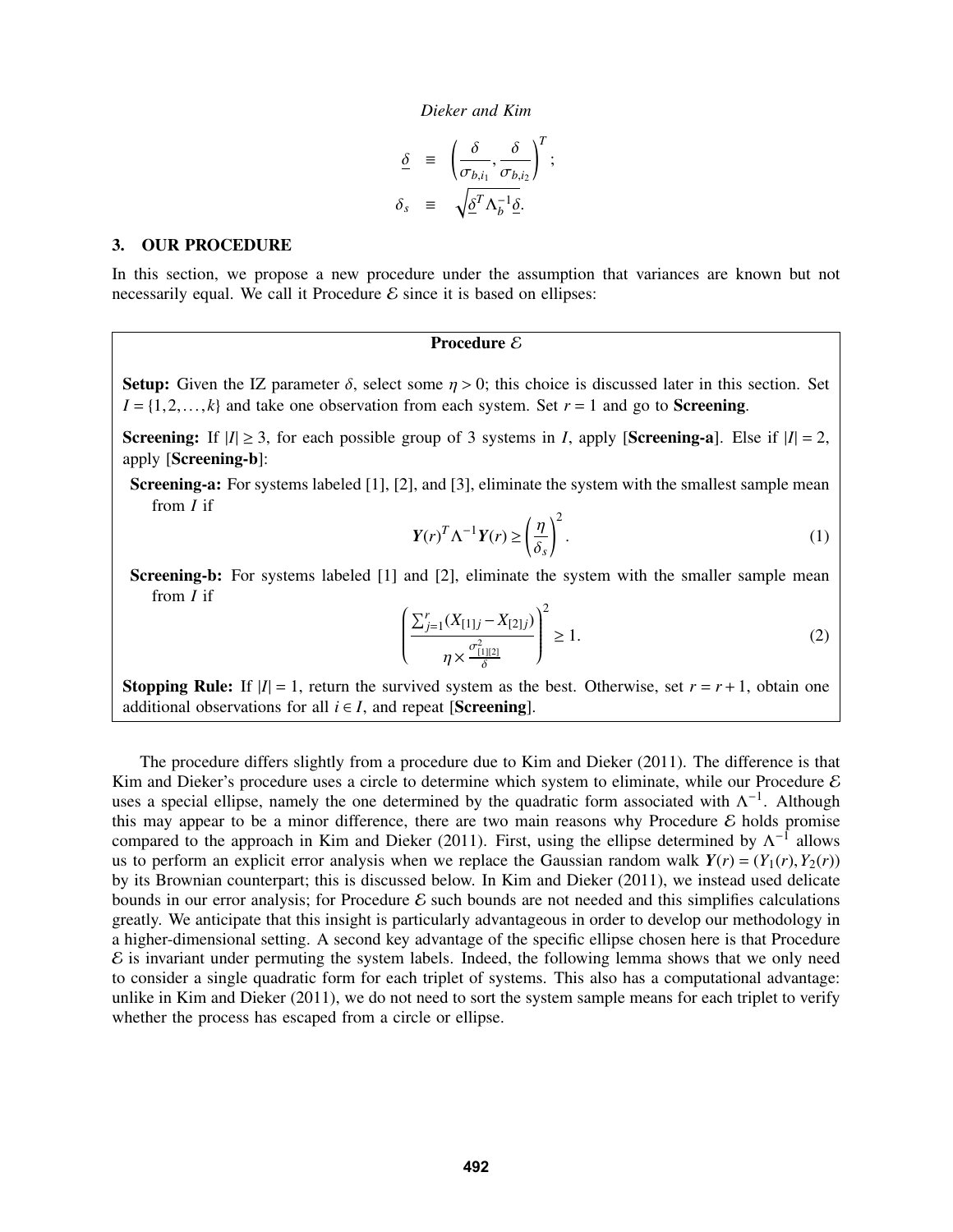**Lemma 1.** *For any*  $(x_1, x_2, x_3) \in \mathbb{R}^3$ , *we have* 

$$
(x_2 - x_1, x_3 - x_1) \begin{bmatrix} \sigma_{12}^2 & \sigma_1^2 \\ \sigma_1^2 & \sigma_{13}^2 \end{bmatrix}^{-1} \begin{bmatrix} x_2 - x_1 \\ x_3 - x_1 \end{bmatrix} = (x_1 - x_2, x_3 - x_2) \begin{bmatrix} \sigma_{12}^2 & \sigma_2^2 \\ \sigma_2^2 & \sigma_{23}^2 \end{bmatrix}^{-1} \begin{bmatrix} x_1 - x_2 \\ x_3 - x_2 \end{bmatrix}
$$
  
=  $(x_1 - x_3, x_2 - x_3) \begin{bmatrix} \sigma_{13}^2 & \sigma_3^2 \\ \sigma_3^2 & \sigma_{23}^2 \end{bmatrix}^{-1} \begin{bmatrix} x_1 - x_3 \\ x_2 - x_3 \end{bmatrix}.$ 

*Proof.* We only prove the first equality; the second follows by symmetry. Since

$$
\left(\begin{array}{c}x_1-x_2\\x_3-x_2\end{array}\right)=\left[\begin{array}{cc}-1&0\\-1&1\end{array}\right]\left(\begin{array}{c}x_2-x_1\\x_3-x_1\end{array}\right),
$$

we need to prove that

$$
\begin{bmatrix} -1 & -1 \\ 0 & 1 \end{bmatrix} \begin{bmatrix} \sigma_{12}^2 & \sigma_2^2 \\ \sigma_2^2 & \sigma_{23}^2 \end{bmatrix}^{-1} \begin{bmatrix} -1 & 0 \\ -1 & 1 \end{bmatrix} = \begin{bmatrix} \sigma_{12}^2 & \sigma_1^2 \\ \sigma_1^2 & \sigma_{13}^2 \end{bmatrix}^{-1}.
$$

By taking inverses on both sides, we find that this is equivalent with

$$
\begin{bmatrix} -1 & 0 \\ -1 & 1 \end{bmatrix} \begin{bmatrix} \sigma_{12}^2 & \sigma_2^2 \\ \sigma_2^2 & \sigma_{23}^2 \end{bmatrix} \begin{bmatrix} -1 & -1 \\ 0 & 1 \end{bmatrix} = \begin{bmatrix} \sigma_{12}^2 & \sigma_1^2 \\ \sigma_1^2 & \sigma_{13}^2 \end{bmatrix},
$$

and it is straightforward to verify this equality.  $\Box$ 

Procedure  $\mathcal E$  requires a real-valued parameter  $\eta$ , and we next discuss how this parameter can be chosen. We define

$$
\rho = \frac{\sigma_b^2}{\sigma_{b,i_1}\sigma_{b,i_2}}, \quad \theta_1 = \arctan\left(\sqrt{\frac{1+\rho}{1-\rho}} \cdot \frac{\sigma_{b,i_1} - \sigma_{b,i_2}}{\sigma_{b,i_1} + \sigma_{b,i_2}}\right), \quad \text{and } \theta_2 = \arctan\left(\sqrt{\frac{1+\rho}{1-\rho}}\right).
$$

We let  $\eta$  be a solution to the following equation:

$$
\int_{\theta_1 - \theta_2}^{\theta_1 + \theta_2} \frac{\exp(-\eta \cos \theta)}{2\pi I_0(\eta)} d\theta = \frac{2\alpha}{k - 1}
$$
 (3)

where  $I_{\nu}(z)$  is a modified Bessel function of the first kind defined as, for  $z \ge 0$ ,

$$
I_{\nu}(z) = \sum_{q=0}^{\infty} \frac{(z/2)^{2q+\nu}}{q!\Gamma(q+\nu+1)}
$$

in terms of the gamma function  $\Gamma(\cdot)$ . We think of the parameter  $\alpha$  as a proxy for the probability of incorrect selection, although we do not give a formal performance guarantee here. We intend to address this in future research. A lower  $\alpha$  leads to a higher  $\eta$  and therefore a bigger ellipse; more observations are then required for a system to be eliminated.

Since *n* depends on variances of systems, it changes whenever a different group of three is considered. The left-hand side of Equation (3) is the probability that a continuous Brownian process with drift  $\delta$  exits the domain  $\{(y_1, y_2) : (y_1, y_2) \Lambda^{-1} (y_1, y_2)^T < (\eta/\delta_s)^2 \}$  in the first quadrant. When there are only two systems remaining we use the *n* determined by Faustion (3) for the last group of three remaining, we use the  $\eta$  determined by Equation (3) for the last group of three.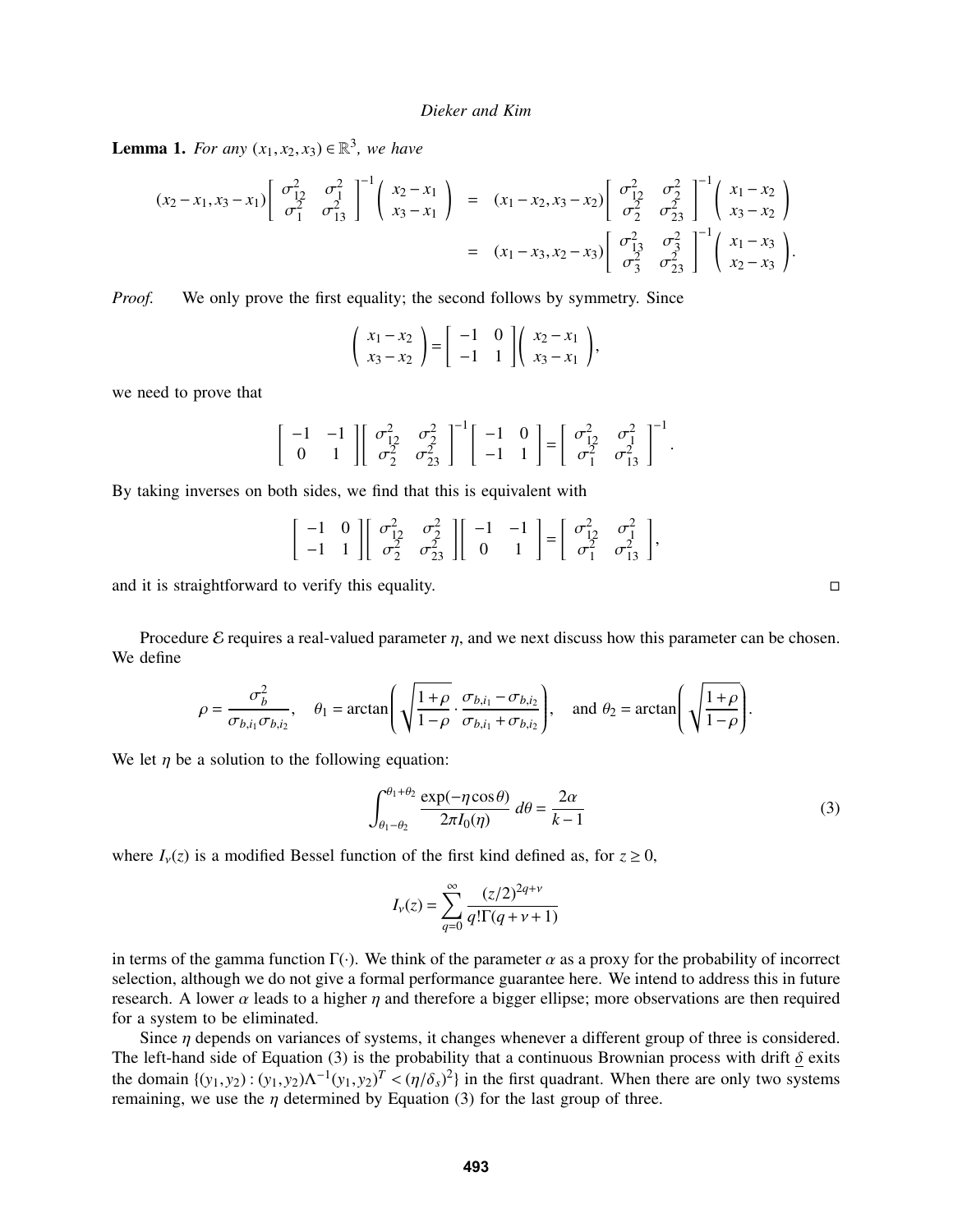Our algorithm requires knowledge of  $\delta_s$ . In reality, for a given triplet of systems, we do not know<br>the system is the best and therefore we cannot calculate  $\delta$ . One way to circumvent this issue is to which system is the best and therefore we cannot calculate  $\delta_s$ . One way to circumvent this issue is to calculate three possible  $n/\delta$  for each possibility  $b = [1]$  [2] or [3] and then take the largest  $n/\delta$  [Using the calculate three possible  $\eta/\delta_s$  for each possibility  $b = [1], [2]$ , or [3], and then take the largest  $\eta/\delta_s$ . Using the largest  $\eta/\delta_s$  will result in a wider ellipse than the one determined with knowledge of the best syst largest  $\eta/\delta_s$  will result in a wider ellipse than the one determined with knowledge of the best system. As a result, the probability of correct selection (PCS) will be higher, but the number of required observations to reach a decision will increase. If the smallest value of  $\eta/\delta_s$  is used, then fewer observations will be performed to the PCS will decrease. As a compromise in practice one can choose the second largest (middle) used but the PCS will decrease. As a compromise, in practice one can choose the second largest (middle) value for  $\eta/\delta_s$ . However, we view this paper as a step towards an increased understanding of the use of a<br>high-dimensional Brownian motion in ranking and selection, rather than that it provides a procedure that high-dimensional Brownian motion in ranking and selection, rather than that it provides a procedure that can be implemented in practice. We leave the topic of designing an algorithm that does not use any system knowledge for further research, and note that such an algorithm should not take the system covariance structure as input. In next section, we thus present our experimental results assuming knowledge of  $\delta_s$ .

### 4. EXPERIMENTS

In this section, we test the performance of Procedure  $\mathcal E$  under two mean and three variance configurations and compare it with a procedure (Procedure  $P$ ) due to Wang and Kim (2012), an extended version of a procedure due to Paulson (1964). For known variances, Procedure  $P$  is the most efficient statistically-valid fully sequential IZ procedure.

# Procedure  $\overline{P}$

Setup: Select the nominal level  $1-\alpha$  and the IZ parameter  $\delta$ . Calculate  $\eta_p = -0.5\ln\beta/(1-\beta)$  where  $\beta = \alpha/(k-1)$ . Set *I* = {1,2,...,*k*}, take one observation from each system. Set *r* = 1 and go to **Screening**.

**Screening:** Set  $I^{old} = I$ . Let

$$
I = \left\{ i : i \in I^{\text{old}} \text{ and } \sum_{j=1}^{r} (X_{ij} - X_{\ell j}) \ge -\eta_p \sigma_{i\ell}^2 / \delta \text{ for } i, \ell \in I^{\text{old}} \text{ and } i \ne \ell \right\}
$$

**Stopping Rule:** If  $|I| = 1$ , then stop and select the remaining system as the best one. Otherwise, take one additional observation  $X_{i,r+1}$  from each active system  $i \in I$ , set  $r = r + 1$ , and go to **Screening**.

We let the number of systems *k* vary over 3,5,10, and 25, and we set  $\alpha = 0.05$  and  $\delta = 0.3$ . Two mean configurations are considered: SC and monotonic decreasing means configuration (MDM). Under SC,  $\mu_1 = \delta$  and  $\mu_i = 0$  for  $i = 2, \ldots, k$ . Under MDM,  $\mu_i = (2 - i)\delta$ .

We test three variance configurations:

- Equal variances (EQUAL):  $\sigma_i^2 = 1$  for  $i = 1, \ldots, k$ ;<br>**•** Ipercessing variances (INC):  $\sigma_i^2 = 1 + (i 1)\delta$  for *i*
- Increasing variances (INC):  $\sigma_i^2 = 1 + (i-1)\delta$  for  $i = 1, ..., k$ ; and<br>**•** Decreasing variances (DEC):  $\sigma_i^2 = \frac{1}{k}$  for  $i = 1, ..., k$
- Decreasing variances (DEC):  $\sigma_i^2 = \frac{1}{1 + (i-1)\delta}$  for  $i = 1, ..., k$ .

Thus, we have six configurations total: SC-EQUAL, SC-INC, SC-DEC, MDM-EQUAL, MDM-INC, and MDM-DEC. The estimated probability of correct selection (PCS) and the average number of observations until a decision is made (REP) are reported based on 4000 macro replications.

Table 1 shows the estimated PCS of our procedure. Estimated PCS are close or over the nominal level except the SC-INC case with  $k = 10$  or 25.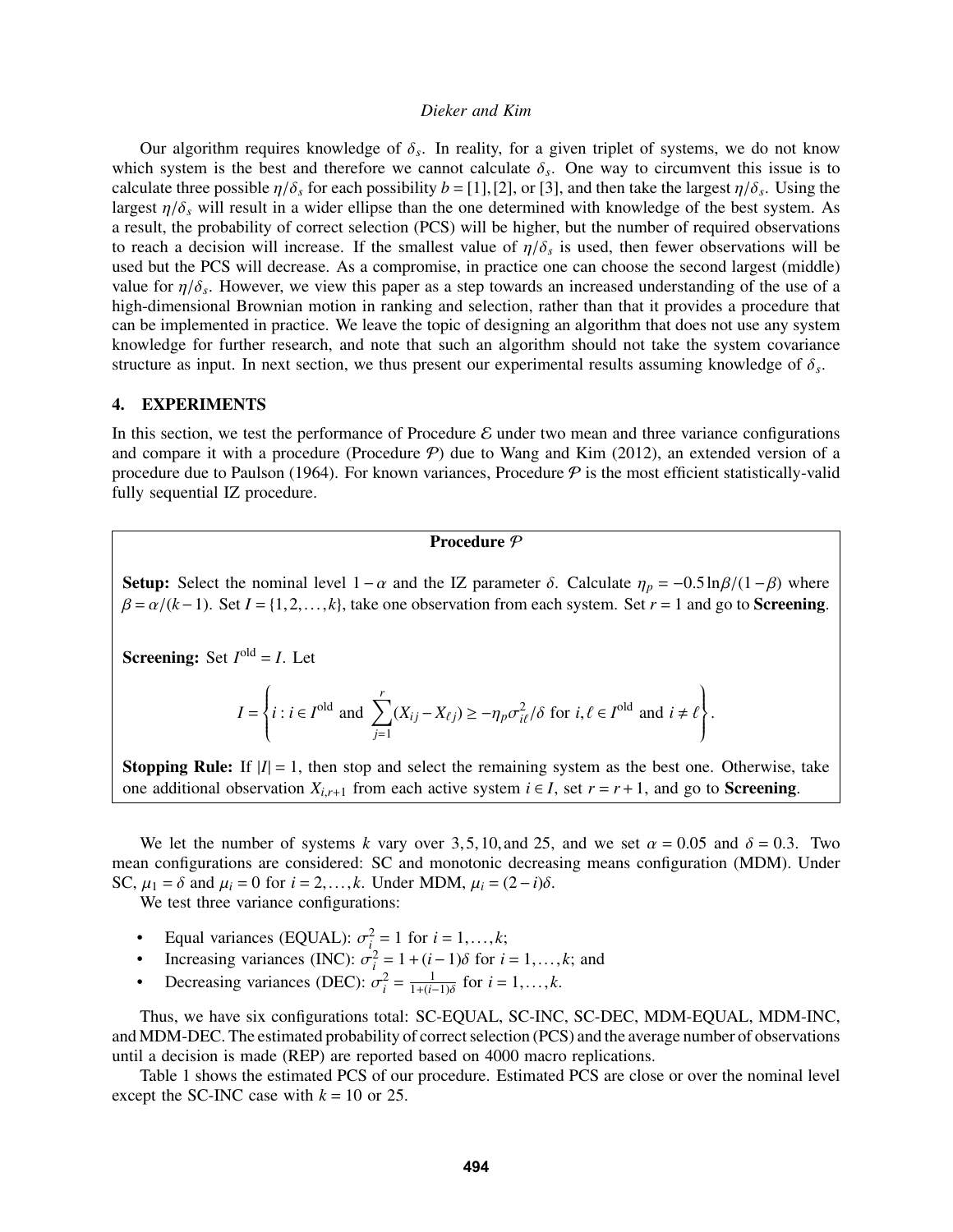|    | SC.   |            |            | <b>MDM</b>   |            |            |
|----|-------|------------|------------|--------------|------------|------------|
| k  | EQUAL | <b>INC</b> | <b>DEC</b> | <b>EQUAL</b> | <b>INC</b> | <b>DEC</b> |
| 3  | 0.957 | 0.962      | 0.963      | 0.983        | 0.982      | 0.980      |
| 5  | 0.957 | 0.956      | 0.961      | 0.990        | 0.991      | 0.990      |
| 10 | 0.952 | 0.935      | 0.964      | 0.997        | 0.996      | 0.997      |
| 25 | 0.950 | 0.874      | 0.973      | 0.999        | 0.999      | 0.999      |

Table 1: Estimated PCS.

Tables 2 and 3 compare the average number of replications of our procedure and Procedure  $P$ . Procedure  $\mathcal E$  works better than Procedure  $\mathcal P$ , and shows similar performance as the procedure due to Kim and Dieker (2011) for the equal-variance case. There is some overlap between the numerical results for Procedure  $\mathcal E$  and the results reported in Kim and Dieker (2011) when the variances are equal. This is because the ellipse from our procedure becomes a circle in the equal-variance setting, and because we use the same experimental setting as in Kim and Dieker (2011), including the same random number generator. Moreover, some of the experiments use the same the critical parameter  $\eta$ .

Table 2: Average total number of replications under the SC configuration.

|    | <b>EQUAL</b>                |           | <b>INC</b>                  |           | <b>DEC</b>    |     |
|----|-----------------------------|-----------|-----------------------------|-----------|---------------|-----|
| k  | $\mathcal{E}_{\mathcal{E}}$ | $\varphi$ | $\mathcal{E}_{\mathcal{E}}$ | $\varphi$ | $\mathcal{E}$ | Ф   |
| 3  | 135                         | 134       | 163                         | 166       | 114           | 112 |
| 5  | 252                         | 292       | 341                         | 412       | 200           | 222 |
| 10 | 547                         | 693       | 936                         | 1273      | 357           | 426 |
| 25 | 1444                        | 2044      | 4065                        | 6259      | 602           | 790 |

Table 3: Average total number of replications under the MDM configuration.

|    | <b>EQUAL</b>      |           | <b>INC</b>        |       | <b>DEC</b>    |     |
|----|-------------------|-----------|-------------------|-------|---------------|-----|
| k  | $\mathcal{E}_{i}$ | $\varphi$ | $\mathcal{E}_{i}$ | Ф     | $\mathcal{E}$ |     |
| 3  | 107               | 106       | 124               | - 125 | 92            | 92  |
| 5  | 153               | 192       | 185               | 243   | 132           | 158 |
| 10 | 218               | 306       | 278               | 437   | 180           | 236 |
| 25 | 311               | 479       | 453               | 908   | 234           | 330 |

## 5. CONCLUSIONS

We present a modification of the procedure Kim and Dieker (2011) to cope with known but not necessarily equal variances. The new procedure compares systems in a group of three and uses an ellipse to determine if an inferior system can be eliminated. The procedure works better than Procedure  $P$  but experiences degradation in PCS under the SC configuration with increasing variances and  $k \ge 10$ . It requires knowledge of  $\delta_s$  and the system variances, which is unlikely to be available in practice. We are currently investigating how these drawbacks can be overcome.

# ACKNOWLEDGMENTS

This work is supported by NSF grant CMMI-1131047.